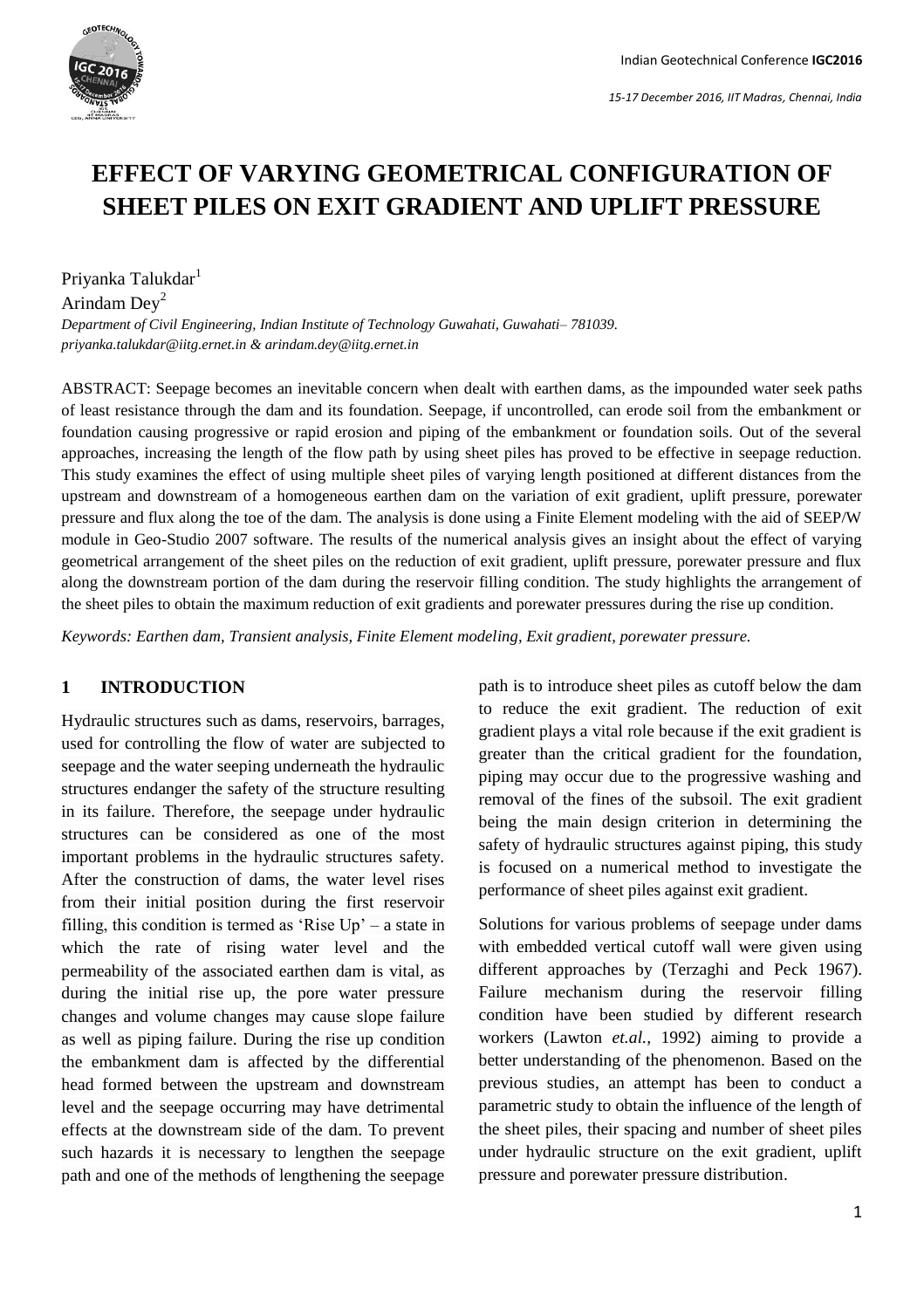#### **2 MODEL FOR THE STUDY**

For the present study the model dam is presented with its dimension and relevant soil parameters in Figure.1.



Fig.1 Model dam for the present study

The governing differential equations (Moharrami *et al.,* 2014) for the plane strain seepage can be expressed as:

$$
\frac{\partial}{\partial x}[K_x \frac{\partial h}{\partial x}] + \frac{\partial}{\partial y}[K_y \frac{\partial h}{\partial y}] + Q = \frac{\partial \theta}{\partial t}
$$
(1)

where,  $K<sub>x</sub>$  and  $K<sub>y</sub>$  are the hydraulic conductivity in the horizontal and vertical directions, respectively; *h* is the total head;  $\theta$  is the volumetric water content;  $Q$  is the applied boundary flux; *t* is the elapsed time.

Under steady-state conditions, the flux entering and leaving an elemental volume is the same at all times. Therefore the equation reduces to the following form:

$$
\frac{\partial}{\partial x}[K_x \frac{\partial h}{\partial x}] + \frac{\partial}{\partial y}[K_y \frac{\partial h}{\partial y}] + Q = 0
$$
\n(2)

#### **3 NUMERICAL ANALYSIS**

In this study, the analysis was done using the SEEP/W module of a finite element modeling software Geo-Studio. SEEP/W is used for analyzing water seepage and water pressure problems within porous materials for both steady-state and transient conditions in a plane strain configuration. For this study all the three material models i.e., saturated/unsaturated, saturated only and interface have been used for the embankment, foundation and the sheet piles respectively. The saturated permeability of the foundation and the sheet piles in foundation were taken to be 1m/day and impermeable, respectively. The permeability field was assumed to be isotropic  $(K_x = K_y = K)$  and a steady state seepage analysis to set up the initial conditions followed by a transient analysis during the rise up condition was performed for all the different sheet pile combinations. The rate of rise up in the transient analysis was taken to be 1.9m/day. Two boundary conditions in terms of total head were specified in the upstream and downstream level in the problem.



Fig. 2 Variation of exit gradient



Fig. 3 Variation of uplift and toe pore-water pressure



Fig. 4 Variation of flux

#### **4 RESULTS AND DISCUSSIONS**

The safety along the downstream end of the hydraulic structures can be ascertained with the decrease of the exit gradient and uplift pressures. The study carried out includes the variation of the length, position and number of sheet piles along the base of the embankment. The embankment width was considered as  $B$ , and the distance of the sheet piles from the upstream end was taken to be  $x$  thus, the various positions of the sheet piles were explained in  $\frac{x}{B}$  ratio.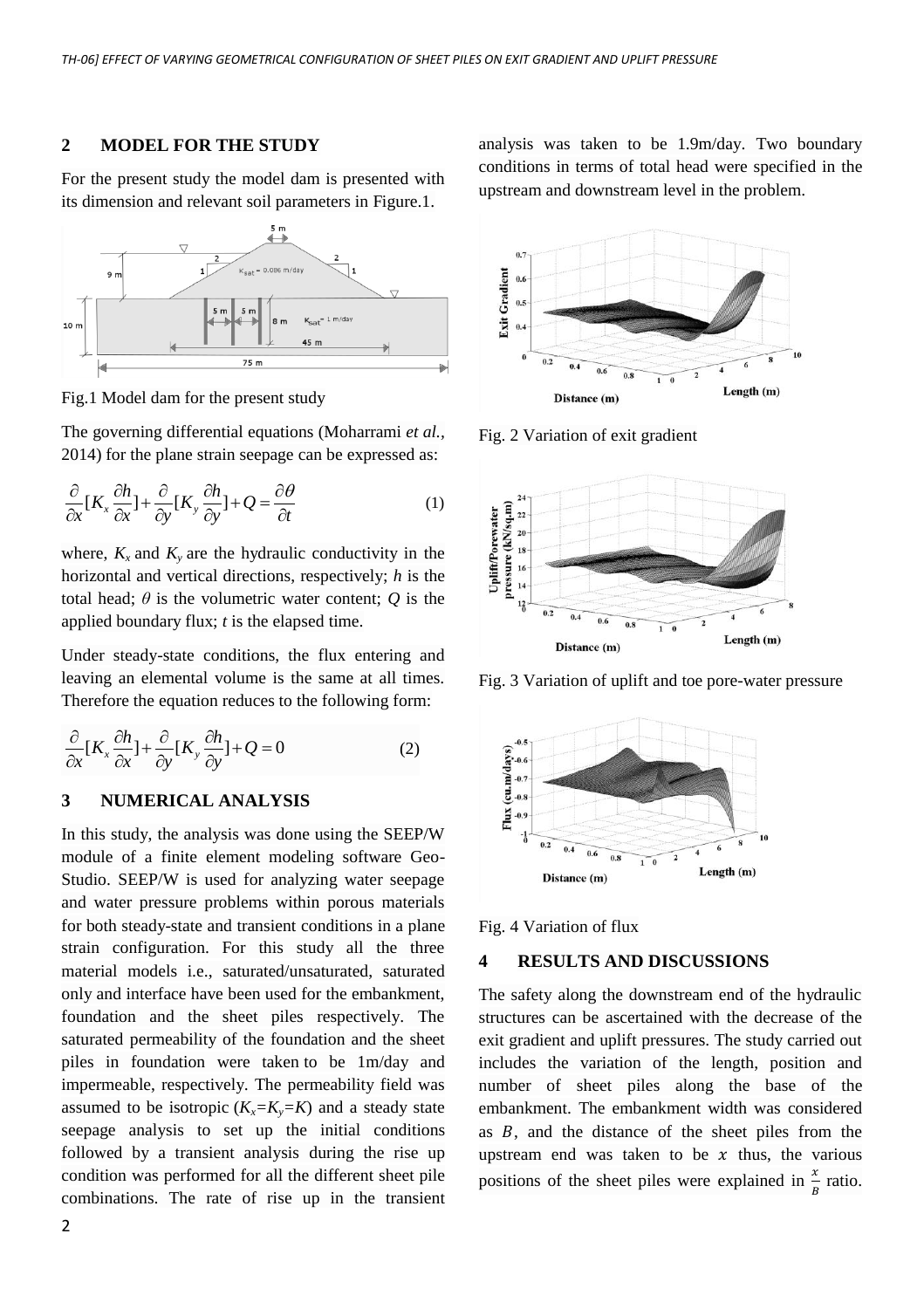The total width of the embankment in the model was 45m and the position of the sheet piles i.e.,  $x$  from the upstream end was varied starting from the toe followed by a spacing of 5m. The length of the sheet piles considered for this analysis was 8m, 4m, 2m and 1m. Moreover, the effect of the variation of the number of sheet piles has been studied.

The embankment when analysed without any sheet pile the value of the exit gradient, pore water pressure and flux were obtained to be 0.45, 16.23kPa,  $-0.73 \text{m}^3/\text{days}$ respectively.

# **4.1 Effect of length and position for a single sheet pile**

The variation of exit gradient, uplift pressure, porewater pressure and flux with respect to length and position for a single sheet pile has been plotted as shown from Figure 2 to Figure 4. From the figures, the maximum reduction of all the four parameters near the toe region was obtained for a length of 8m at a  $\frac{x}{B}$  ratio of 0.78. The variation of the uplift pressure and porewater pressure are basically the same (as in Figure 3) since the uplift pressure below the hydraulic structure is due to the change in the porewater pressure which results in the reduction of effective stress of the soils.

## **4.2 Effect of length and position for multiple sheet piles**

The same analysis was carried out by increasing the number of sheet piles to two and three with a spacing (S) of 5m between the sheet piles. Increasing the number of sheet piles decreases the value of the parameters, however, the length for which the maximum reduction of the parameters was obtained is the same as that obtained for one sheet pile i.e., 8m and the  $\frac{x}{B}$  ratio for a combination of two and three sheet piles which results in the maximum reduction of the parameters also starts at 0.78 for the first sheet pile in the combination followed by a spacing of 5m between the remaining ones. The variation of the parameters for two and three number of sheet piles for varying lengths and positions is shown below in Table 1 and it is evident that irrespective of the position of the sheet piles, the increase in length of the sheet piles results in the decrease of the parameters.

| Table1 Variation of parameters for different lengths |  |
|------------------------------------------------------|--|
|------------------------------------------------------|--|

| Number of sheet piles=2, $\frac{x}{R}$ ratio values = 0.78,0.67      |                   |                  |                        |  |
|----------------------------------------------------------------------|-------------------|------------------|------------------------|--|
| Length(m)                                                            | <b>Parameters</b> |                  |                        |  |
|                                                                      | Exit              | <b>Porewater</b> | <b>Flux</b>            |  |
|                                                                      | <b>Gradient</b>   | <b>Pressure</b>  | (m <sup>3</sup> /days) |  |
|                                                                      |                   | (kPa)            |                        |  |
| 8                                                                    | 0.35              | 12.63            | $-0.59$                |  |
| $\overline{\mathbf{4}}$                                              | 0.42              | 14.89            | $-0.69$                |  |
| $\overline{2}$                                                       | 0.44              | 15.74            | $-0.73$                |  |
| 1                                                                    | 0.45              | 15.74            | $-0.73$                |  |
| $\frac{x}{B}$ ratio values =0.11,0                                   |                   |                  |                        |  |
| 8                                                                    | 0.41              | 14.91            | $-0.67$                |  |
| $\overline{\mathbf{4}}$                                              | 0.44              | 15.81            | $-0.72$                |  |
| $\overline{c}$                                                       | 0.45              | 16.11            | $-0.73$                |  |
| 1                                                                    | 0.45              | 16.11            | $-0.73$                |  |
| Number of sheet piles=3, $\frac{x}{R}$ ratio values = 0.78,0.67,0.56 |                   |                  |                        |  |
| 8                                                                    | 0.32              | 11.66            | $-0.54$                |  |
| $\overline{\mathbf{4}}$                                              | 0.41              | 14.63            | $-0.68$                |  |
| $\overline{2}$                                                       | 0.40              | 14.91            | $-0.70$                |  |
| 1                                                                    | 0.40              | 15.10            | $-0.70$                |  |
| $\frac{x}{B}$ ratio values =0.22,0.11,0                              |                   |                  |                        |  |
| 8                                                                    | 0.38              | 14.32            | $-0.64$                |  |
| $\overline{\mathbf{4}}$                                              | 0.43              | 15.89            | $-0.71$                |  |
| $\boldsymbol{2}$                                                     | 0.45              | 16.41            | $-0.73$                |  |
| 1                                                                    | 0.45              | 16.39            | $-0.73$                |  |

Similarly the effect of varying the position of the sheet piles has been presented in Table 2.

Table 2 Variation of parameters for different positions

|                     | Number of Sheet Piles=2, Length of the<br>sheet piles=8m |                          |              |
|---------------------|----------------------------------------------------------|--------------------------|--------------|
| $\frac{x}{x}$ ratio | <b>Parameters</b>                                        |                          |              |
| <b>Position</b>     | Exit                                                     | <b>Porewater</b>         | Flux         |
|                     | <b>Gradient</b>                                          | <b>Pressure</b><br>(kPa) | $(m^3/days)$ |
| 1,0.89              | 0.62                                                     | 25.53                    | $-0.85$      |
| 0.89,0.78           | 0.41                                                     | 18.72                    | $-0.58$      |
| 0.78.0.67           | 0.35                                                     | 12.63                    | -0.59        |
| 0.67,0.56           | 0.36                                                     | 13.23                    | $-0.59$      |
| 0.56,0.44           | 0.36                                                     | 13.61                    | $-0.60$      |
| 0.44,0.33           | 0.37                                                     | 13.48                    | $-0.61$      |